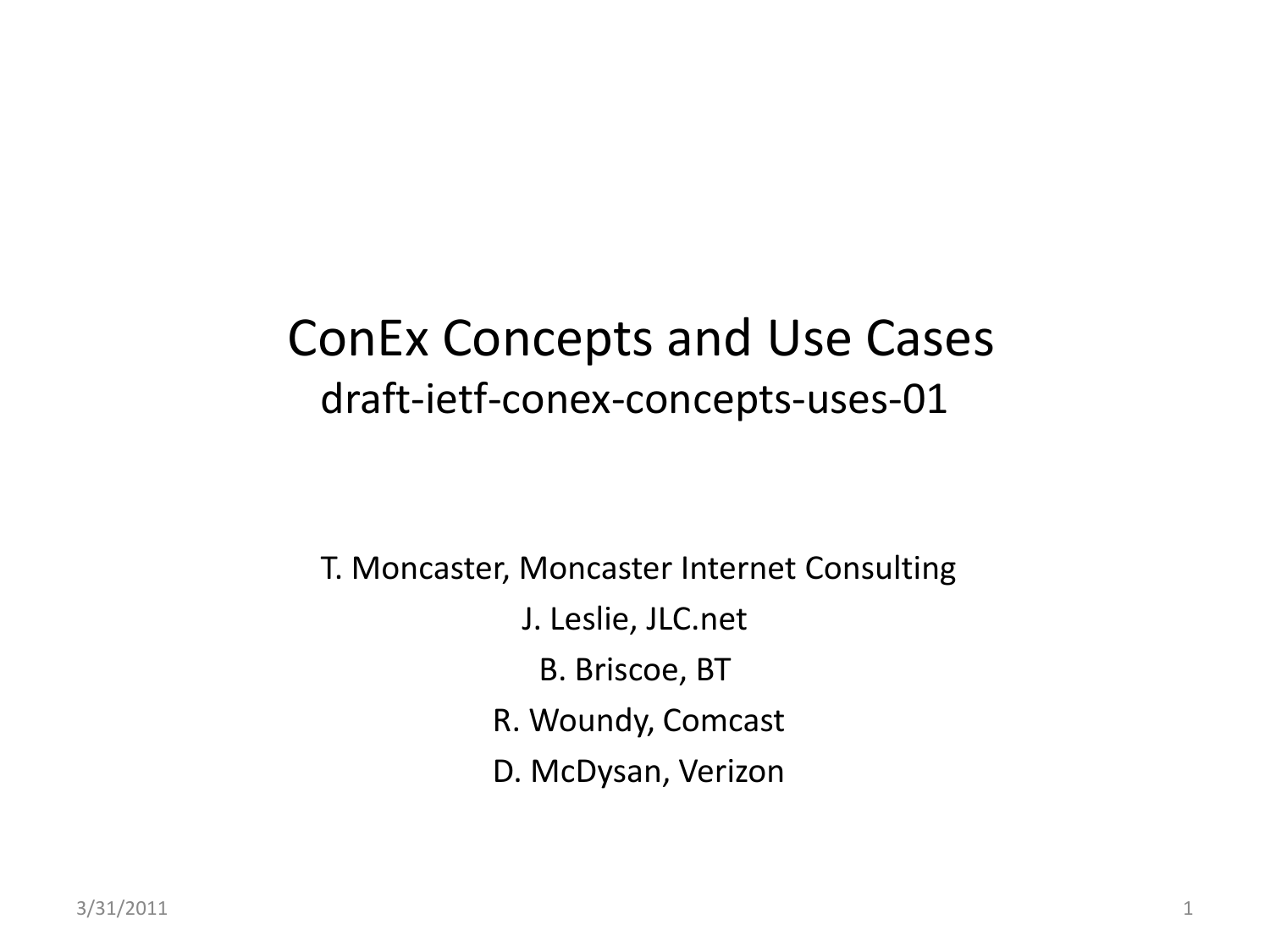# **Outline**

- Status of Changes Requested at Beijing
- New material on longer time scale
- New Items from the mailing list
- Partial Deployment
- Next steps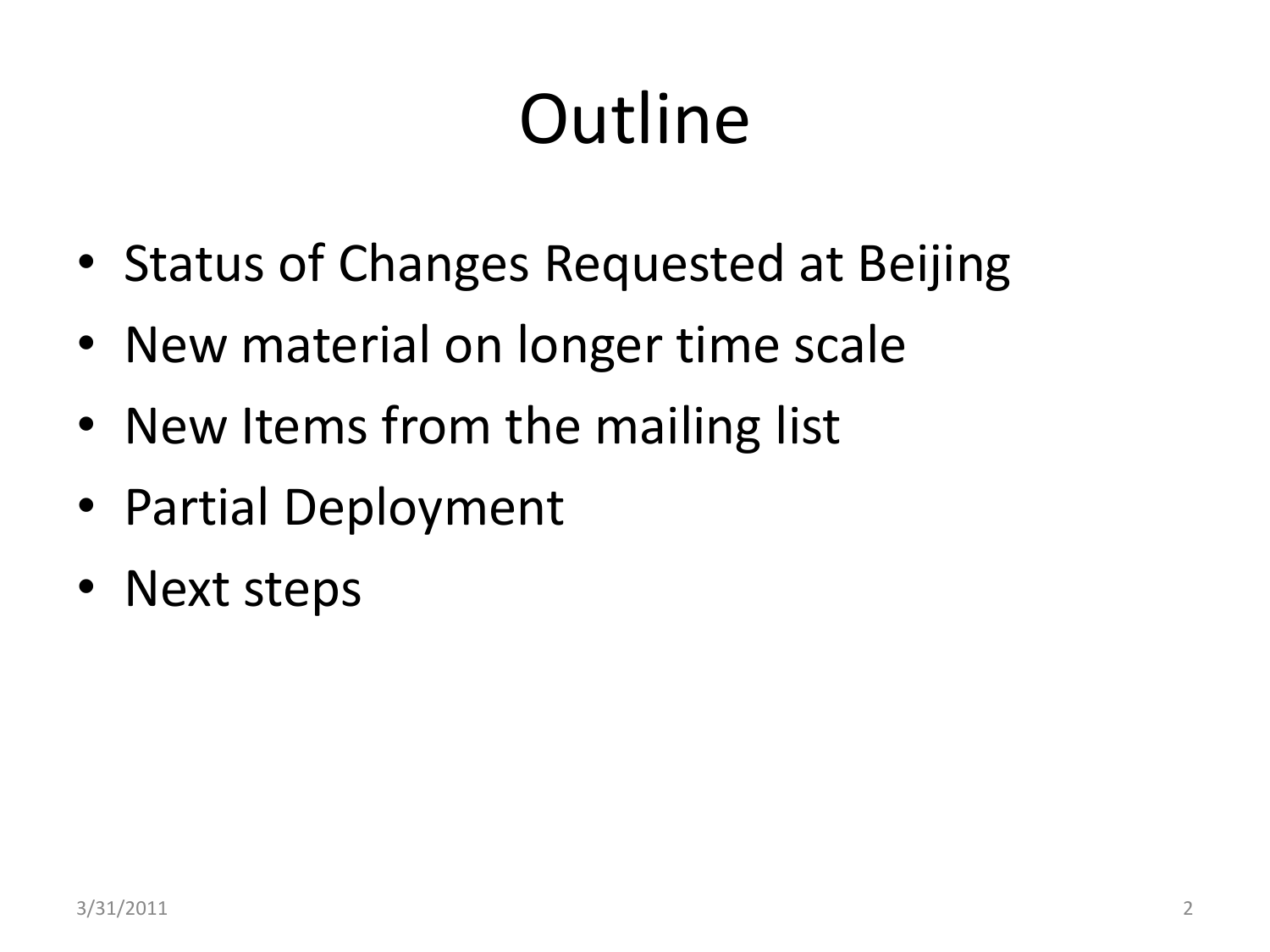#### Status of Changes Requested at Beijing

- draft-ietf-conex-concepts-uses-00
	- Removed Mechanism description (App A)
	- DDoS Mitigation section removed (Sec 5.3)
- draft-ietf-conex-concepts-uses-01
	- Added use case about inequity of usage in long timeframes
	- Revised congestion description [Bauer09], definition (RFC 6077)
	- Other minor changes
- Changes not yet addressed
	- Clarify differential QoS use case
	- Flesh out operator perspective, but avoid discussion of pricing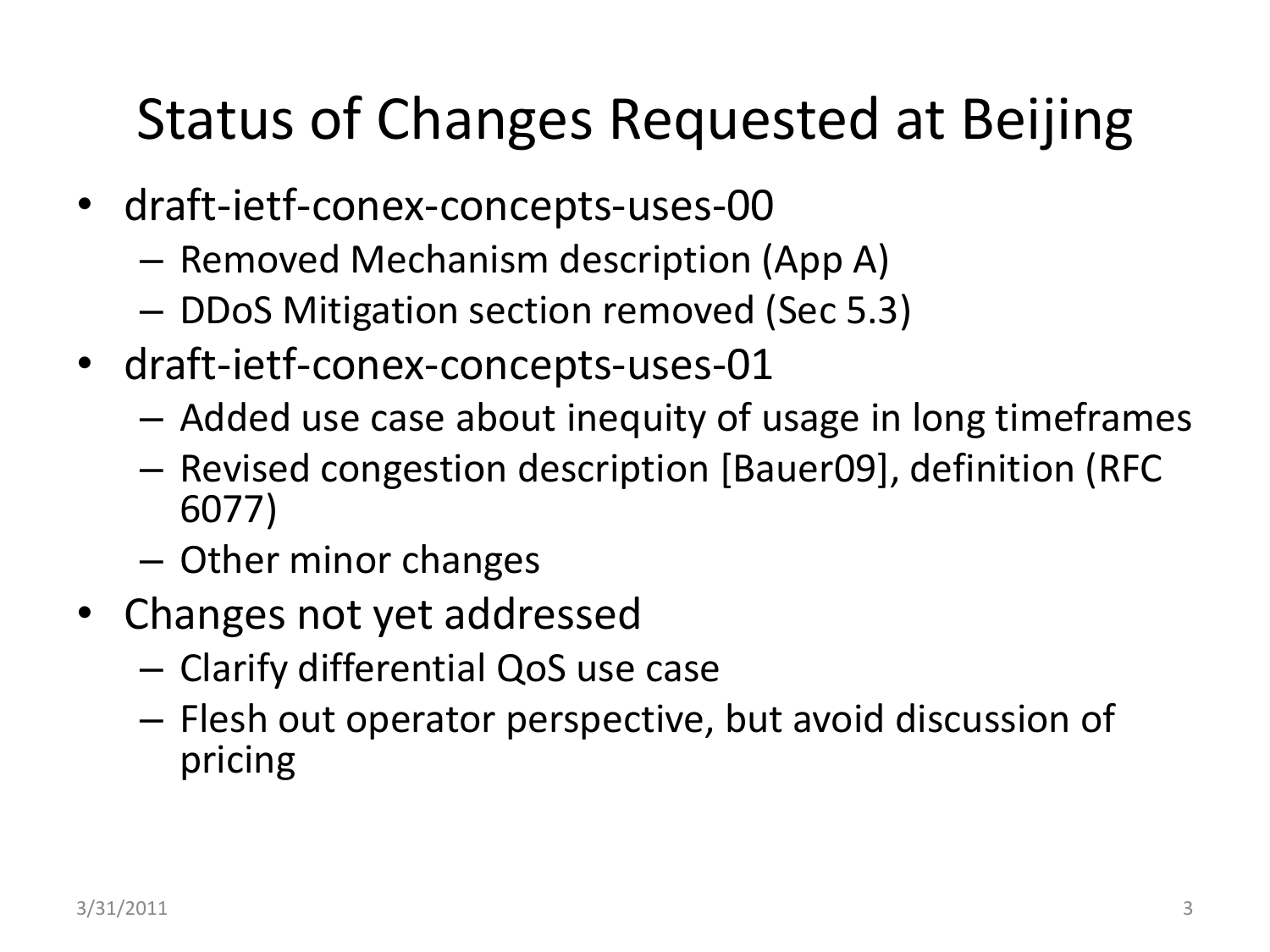#### New section on longer time scale in -01

- List discussion recommended split into two use cases
	- Longer time scales and traffic management from Beijing
	- Self congestion/shapers and "go faster" from list discussion
- Merging Longer Timescales and Traffic Mgmt into Section 5.1
	- Reference heavy/light user problem description (e.g., [Varian])
	- Summarize usage of traffic management over longer time scales
	- Describe potential uses of longer time scale measurements
		- Setting policer, shaper parameters
		- Understanding traffic patterns, better capacity planning
	- May remove detailed example from Section 6.2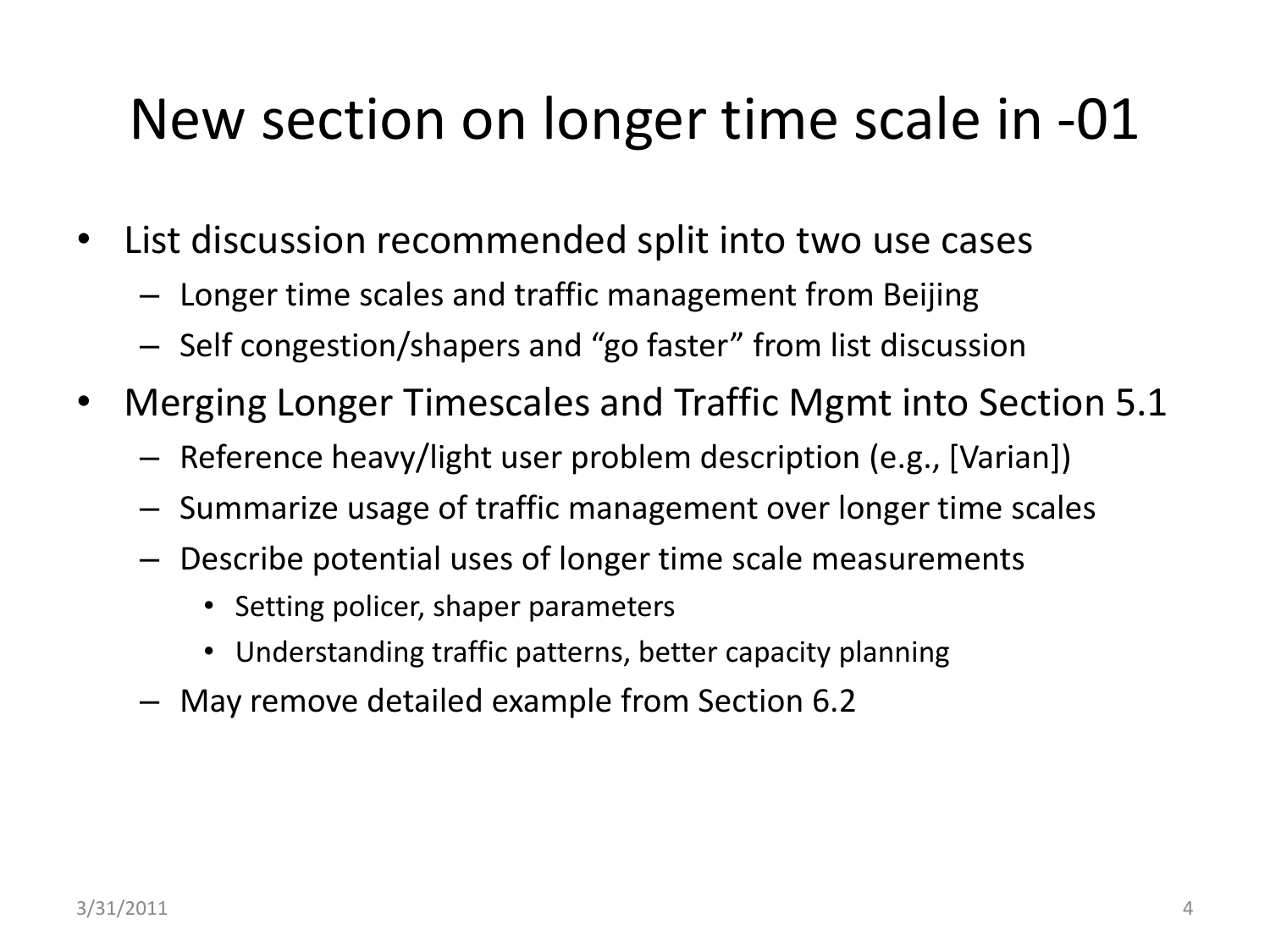# New Items from the mailing list

- Handling shapers and self congestion
	- Text included Stuart Venters' "Go Faster" concept
	- Discussion added to section 1 in -01 draft, indicating that focus is on inter-user congestion
	- Does wg want to drop the "Go Faster" concept?
- Other ways to incentivize LEDBAT not in current draft suggested
- Need to provide better motivation in Introduction
- Need to complete partial deployment discussion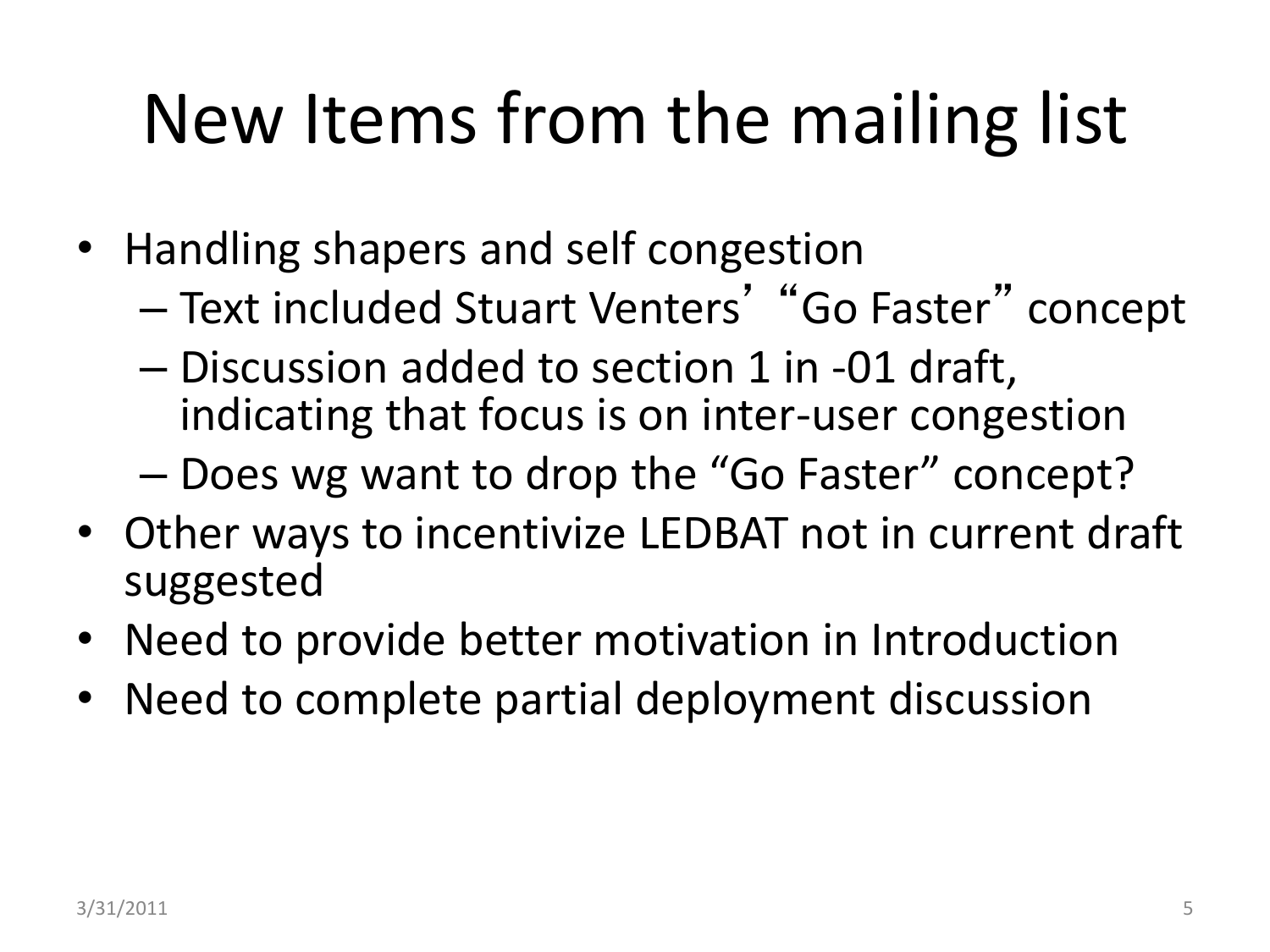# Partial Deployment

- Proposal for how to alter S5.5
	- start assuming ConEx first deployed on sender
		- incentive: declaring volume that's not congestion-volume
		- first move by OS/app developers, in expectation of use by net
	- pointers to each aspect, with brief explanation
		- repeating same list of pointers in abstract-mech
		- similar to current first 3 paras, but structured
			- 1. ConEx and/or non-ConEx packets  $\rightarrow$  [abstract-mech]
			- 2. ConEx and/or non-ConEx receivers  $\rightarrow$  [abstract-mech]
			- 3. Interwork with loss and/or ECN queues  $\rightarrow$  [abstract-mech]
			- 4. Some networks use ConEx signals, others don't
			- 5. other non-e2e arrangements (e.g. proxy)
	- in remainder of section, flesh out #4 & #5 (next slide)
		- might need proxy as a new component in abstract-mech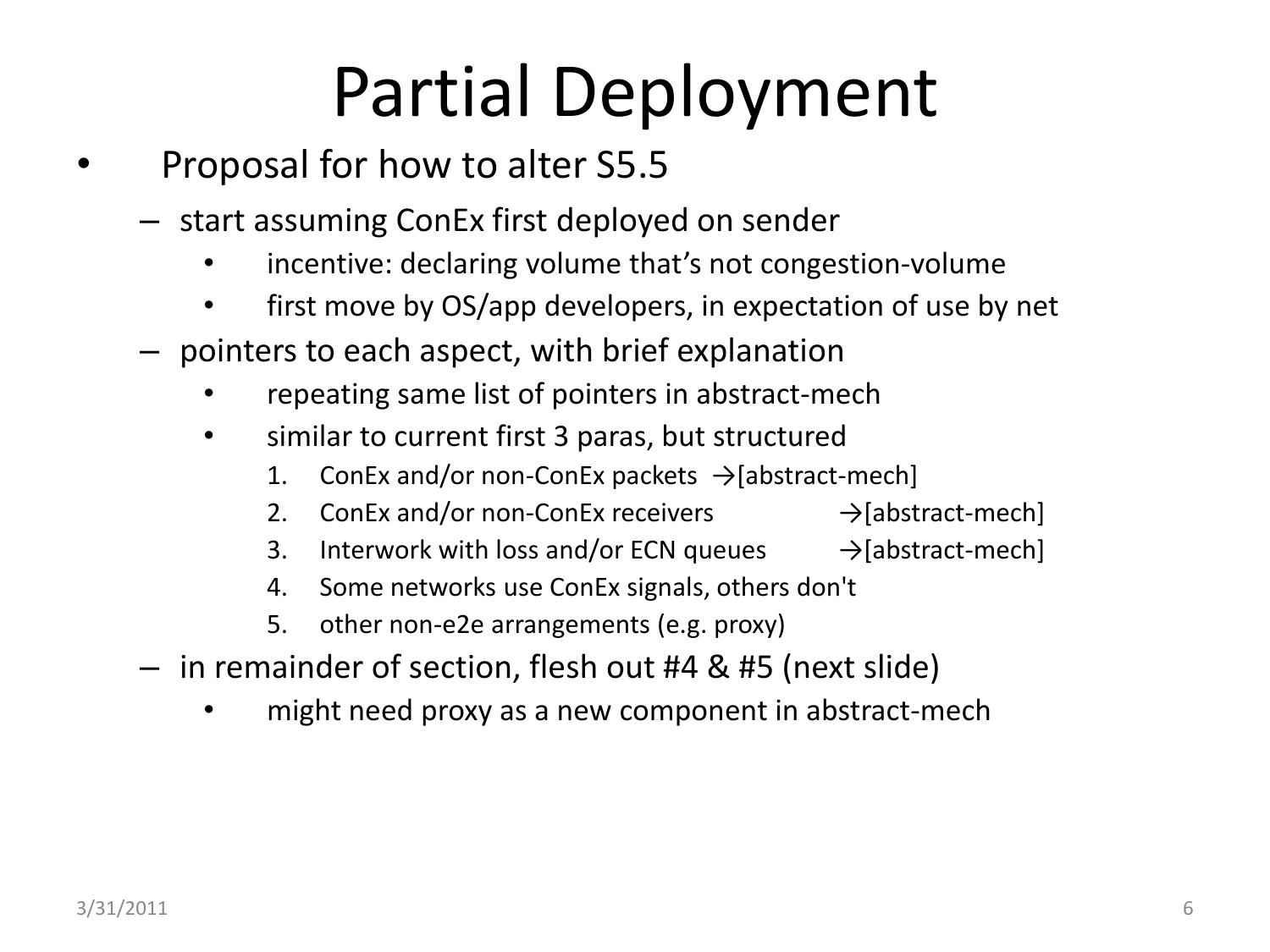### "Some networks use ConEx signals, others don't"

- describe basic network-by-network idea:
	- ConEx in some e2e transports (only sender or proxy nec.)
	- a network can unilaterally protect its segment of the path
		- ingress monitoring/policing
		- egress auditing
	- as more networks participate, can merge
		- can evolve at borders to more scalable out-of-band monitoring
- non-ConEx traffic
	- either police more stringently (as now)
	- or turn into ConEx with proxy (more complicated)
- finish with charter scenario as an example